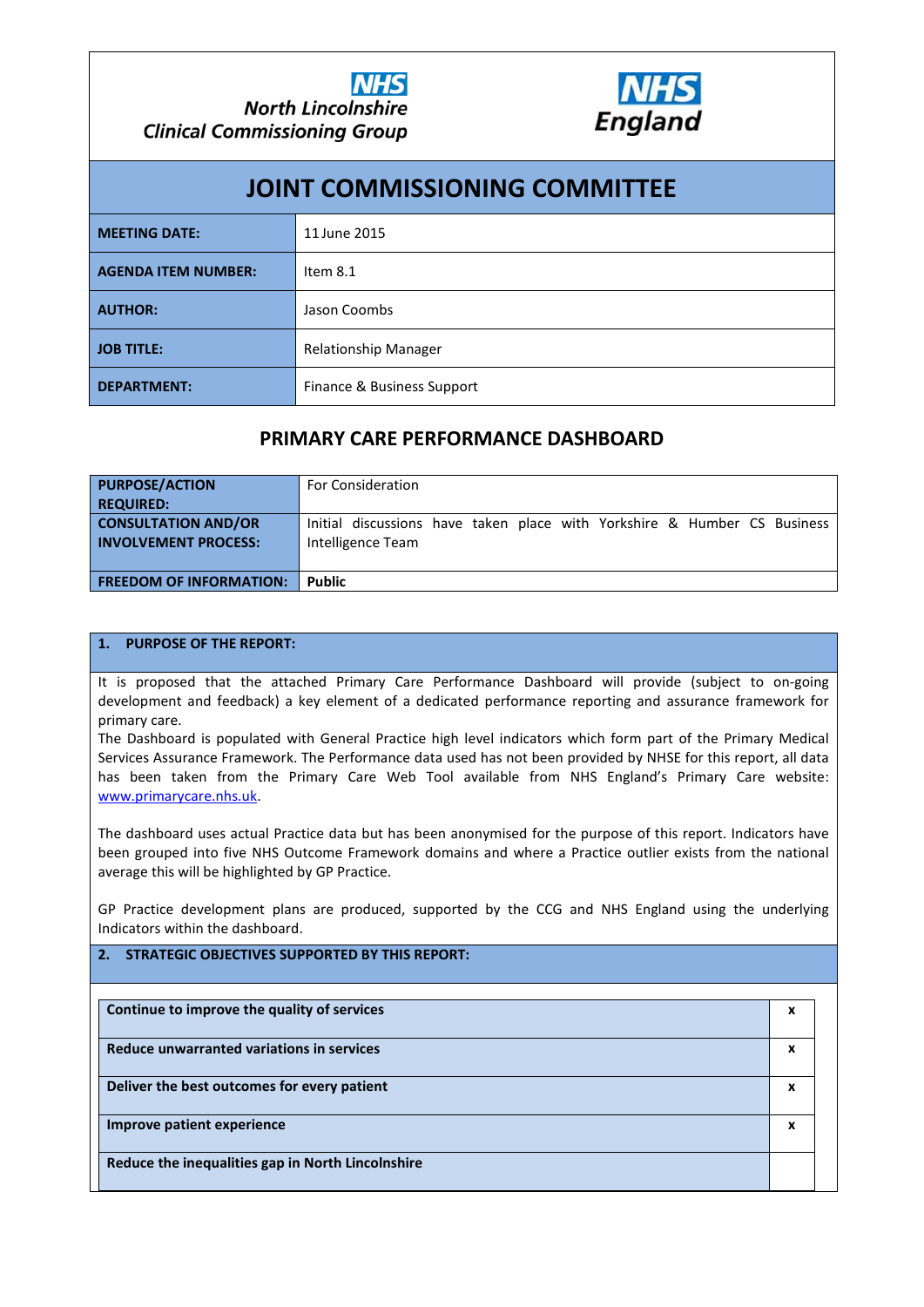| ASSURANCES TO THE JOINT COMMISSIONING COMMITTEE<br>3.                                                                                                                           |                              |
|---------------------------------------------------------------------------------------------------------------------------------------------------------------------------------|------------------------------|
| The attached report and Performance Dashboard is designed to give key assurance to the Joint Commissioning<br>Committee through delivering a quality framework for Primary Care |                              |
| <b>IMPACT ON RISK ASSURANCE FRAMEWORK:</b><br>4.                                                                                                                                | <b>Yes</b><br><b>No</b><br>x |
|                                                                                                                                                                                 |                              |
| <b>IMPACT ON THE ENVIRONMENT - SUSTAINABILITY:</b><br>5.                                                                                                                        | Yes<br><b>No</b><br>X        |
| <b>LEGAL IMPLICATIONS:</b><br>6.                                                                                                                                                |                              |
|                                                                                                                                                                                 | Yes<br><b>No</b><br>x        |
|                                                                                                                                                                                 |                              |
| <b>RESOURCE IMPLICATIONS:</b><br>7.                                                                                                                                             | Yes<br><b>No</b><br>X        |
| <b>EQUALITY IMPACT ASSESSMENT:</b><br>8.                                                                                                                                        | Yes<br><b>No</b><br>x        |
| <b>PROPOSED PUBLIC &amp; PATIENT INVOLVEMENT AND COMMUNICATIONS:</b><br>9.                                                                                                      |                              |
|                                                                                                                                                                                 | Yes<br><b>No</b><br>X        |
| NHSE have not provided a Performance report to the CCG. The data for this report has been used with the only<br>available data to the CCG.                                      |                              |
| Does this paper need to be forwarded on to another Committee Group? No                                                                                                          |                              |
| <b>10. RECOMMENDATIONS:</b>                                                                                                                                                     |                              |
| The Joint Commissioning Committee is asked to:<br>Agree in principal the format of the Primary Care Performance Dashboard                                                       |                              |

L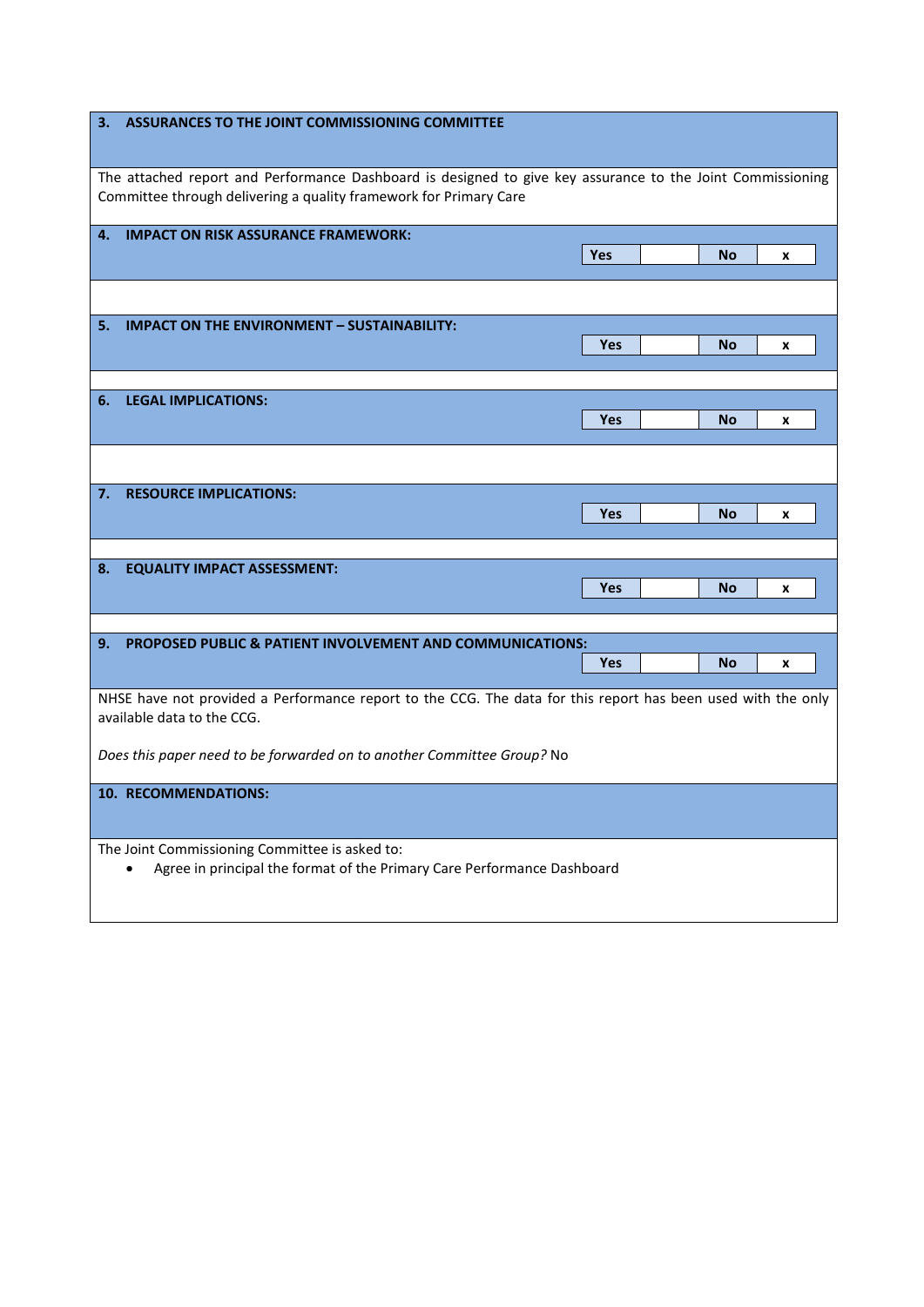

## **Yorkshire and Humber Commissioning Support**

## **NLCCG Primary Care Dashboard - Example**



Domain 2: Enhancing Quality of life for people with LTCs

**Domain 3: Helping people to Recover from Illness or** Following Injury

**Domain 4: Ensuring People Have a Positive Experience of** care

**Domain 5: Treating and Caring for People in a Safe** Environment

## **Outlier Indicators**

| Domain Lookup                                                        | Indicator                    | Period           | <b>CCG Value</b> | <b>National</b><br>Value |
|----------------------------------------------------------------------|------------------------------|------------------|------------------|--------------------------|
| Domain 1: Preventing people from dying prematurely                   | <b>CHD Prevalance</b>        | QOF Jan 14       | (blank)          | 0.71                     |
| Domain 2: Enhancing Quality of life for people with LTCs             | <b>CHD Admissions</b>        | Oct 13 - Sept 14 | (blank)          | 7.95                     |
|                                                                      | <b>CHD Prevalance</b>        | QOF Jan 14       | (blank)          | 0.71                     |
|                                                                      | <b>COPD Admissions</b>       | Oct 13 - Sept 14 | (blank)          | 12.88                    |
| Domain 3: Helping people to Recover from Illness or Following Injury | <b>ACS Admissions</b>        | Oct 13 - Sept 14 | (blank)          | 15.49                    |
| Domain 5: Treating and Caring for People in a Safe Environment       | <b>Hypnotics prescribing</b> | Oct 13 - June 14 | (blank)          | 0.32                     |
|                                                                      | <b>NSAIDS</b> prescribing    | 2013-14          | (blank)          | 0.72                     |

### **Grand Total**

#### 3.5 **Practice Outliers by Domain**



#### Injury

## **Commentary**

Data Source: GP Practice Level Indicators, Primary Care Web Tool

**<https://www.primarycare.nhs.uk/default.aspx>**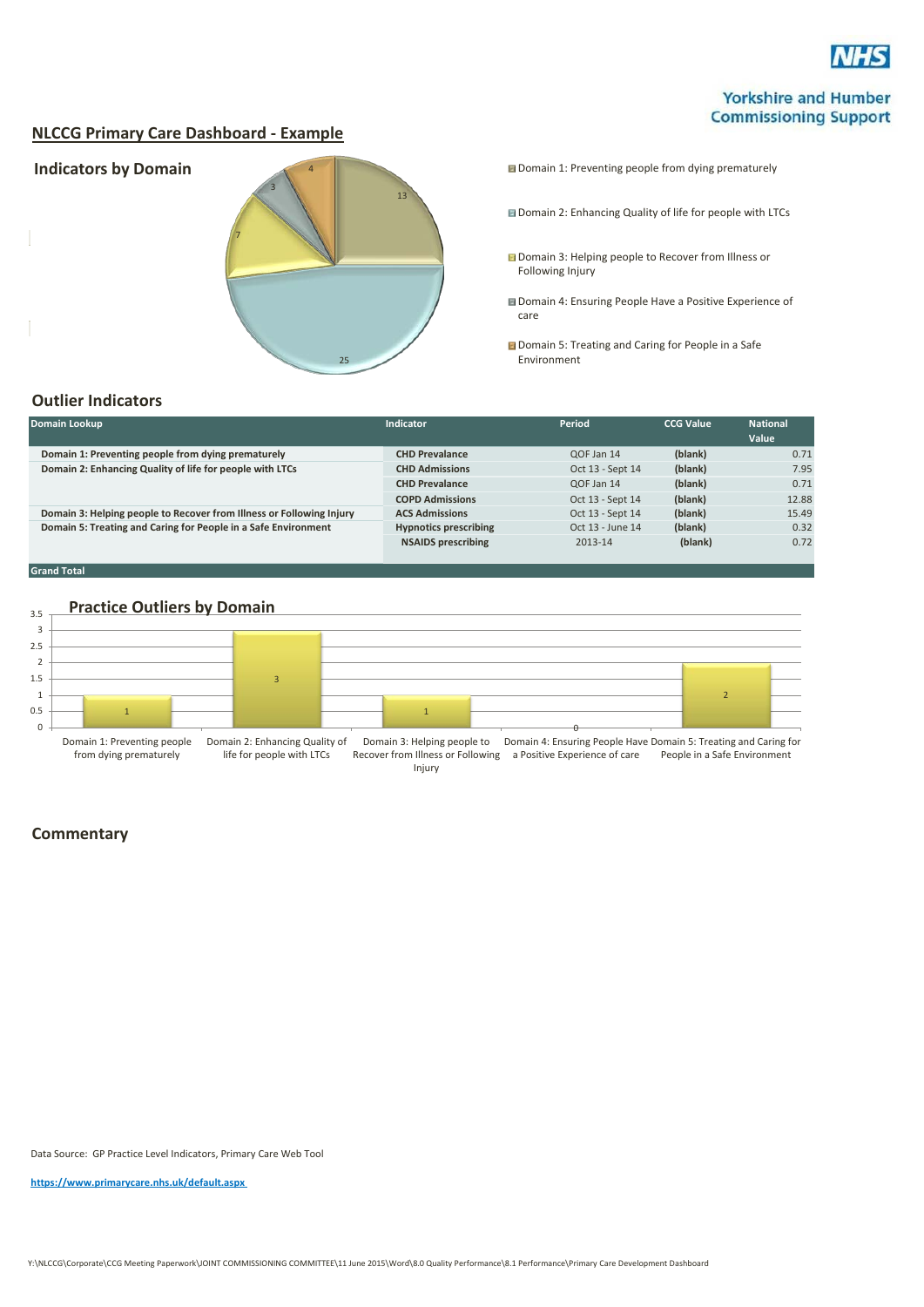

## **Yorkshire and Humber Commissioning Support**

## **Primary Care Dashboard - High Level Indicators**

|                                                     |                                     |                   |                  |       | Outlier: 2 Standard Errors from the Mean |           |                |                |                         |                |    |   |                |   |                                                                                                                      |    |    |    |    |    |                                              |    |    |    |          |
|-----------------------------------------------------|-------------------------------------|-------------------|------------------|-------|------------------------------------------|-----------|----------------|----------------|-------------------------|----------------|----|---|----------------|---|----------------------------------------------------------------------------------------------------------------------|----|----|----|----|----|----------------------------------------------|----|----|----|----------|
|                                                     |                                     |                   |                  | CCG   | <b>National</b>                          | CCG       |                |                |                         |                |    |   |                |   | Practice Practice Practice Practice Practice Practice Practice Practice Practice Practice Practice Practice Practice |    |    |    |    |    | Practice Practice Practice Practice Practice |    |    |    | Practice |
| Domain<br>Domain 1:                                 | Indicator                           | Ind Ref           | Period           | Value | Value                                    | Outlier   | $\mathbf{1}$   | $\overline{2}$ | $\overline{\mathbf{3}}$ | $\overline{a}$ | -5 | 6 | $\overline{7}$ | 8 | 9                                                                                                                    | 10 | 11 | 12 | 13 | 14 | 15                                           | 16 | 17 | 18 | 19       |
|                                                     | Preventing people Cancer Admissions | D1 01             | Oct 13 - Sept 14 |       | 10.79                                    | No        | 8.55           |                |                         |                |    |   |                |   |                                                                                                                      |    |    |    |    |    |                                              |    |    |    |          |
| from dying<br>prematurely                           | Two Week Wait                       | D1 02             | 2013-14          |       | 0.4                                      | No        | 0.37           |                |                         |                |    |   |                |   |                                                                                                                      |    |    |    |    |    |                                              |    |    |    |          |
|                                                     | Diabetes BP Monitoring              | D1_03             | 2013-14          |       | 0.79                                     | No        | 0.71           |                |                         |                |    |   |                |   |                                                                                                                      |    |    |    |    |    |                                              |    |    |    |          |
|                                                     | AF on anticoagulation               | D1 04             | 2013-14          |       | 0.85                                     | No        | 0.81           |                |                         |                |    |   |                |   |                                                                                                                      |    |    |    |    |    |                                              |    |    |    |          |
|                                                     | <b>Cervical Smears</b>              | D1 05             | 2013-14          |       | 0.82                                     | No        | 0.85           |                |                         |                |    |   |                |   |                                                                                                                      |    |    |    |    |    |                                              |    |    |    |          |
|                                                     | Health checks for mental illness    | D1 06             | 2013-14          |       | 0.86                                     | No        | 0.91           |                |                         |                |    |   |                |   |                                                                                                                      |    |    |    |    |    |                                              |    |    |    |          |
|                                                     | Flu Vaccination (Over 65's)         | D1_07             | 2013-14          |       | 0.73                                     | No        | 0.68           |                |                         |                |    |   |                |   |                                                                                                                      |    |    |    |    |    |                                              |    |    |    |          |
|                                                     | Flu Vaccination (at risk)           | D1 08             | 2013-14          |       | 0.53                                     | No        | 0.49           |                |                         |                |    |   |                |   |                                                                                                                      |    |    |    |    |    |                                              |    |    |    |          |
|                                                     | AF Prevalance                       | D1 09             | QOF Jan 14       |       | 1.18                                     | No        | 1.68           |                |                         |                |    |   |                |   |                                                                                                                      |    |    |    |    |    |                                              |    |    |    |          |
|                                                     | <b>CHD Prevalance</b>               | D1 10             | QOF Jan 14       |       | 0.71                                     | Yes       | 1.01           |                |                         |                |    |   |                |   |                                                                                                                      |    |    |    |    |    |                                              |    |    |    |          |
|                                                     | <b>COPD Prevalance</b>              | D1 11             | QOF Jan 14       |       | 0.62                                     | No        | 0.74           |                |                         |                |    |   |                |   |                                                                                                                      |    |    |    |    |    |                                              |    |    |    |          |
|                                                     | Asthma Prevalance                   | D1 12             | QOF Jan 14       |       | 0.65                                     | No        | 0.74           |                |                         |                |    |   |                |   |                                                                                                                      |    |    |    |    |    |                                              |    |    |    |          |
|                                                     | Diabetes Prevalance                 | $D1_13$           | QOF Jan 14       |       | 1.18                                     | No        | 1.3            |                |                         |                |    |   |                |   |                                                                                                                      |    |    |    |    |    |                                              |    |    |    |          |
| Domain 2:<br><b>Enhancing Quality AF Prevalance</b> |                                     | D2 1              | QOF Jan 14       |       | 1.18                                     | No        | 1.68           |                |                         |                |    |   |                |   |                                                                                                                      |    |    |    |    |    |                                              |    |    |    |          |
| of life for people<br>with LTCs                     | CHD Prevalance                      | D2 2              | QOF Jan 14       |       | 0.71                                     | Yes       | 1.01           |                |                         |                |    |   |                |   |                                                                                                                      |    |    |    |    |    |                                              |    |    |    |          |
|                                                     | <b>COPD Prevalance</b>              | $D2_3$            | QOF Jan 14       |       | 0.62                                     | No        | 0.74           |                |                         |                |    |   |                |   |                                                                                                                      |    |    |    |    |    |                                              |    |    |    |          |
|                                                     | Asthma Prevalance                   | D2 4              | QOF Jan 14       |       | 0.65                                     | No        | 0.74           |                |                         |                |    |   |                |   |                                                                                                                      |    |    |    |    |    |                                              |    |    |    |          |
|                                                     | Diabetes Prevalance                 | D <sub>2</sub> 5  | QOF Jan 14       |       | 1.18                                     | No        | 1.3            |                |                         |                |    |   |                |   |                                                                                                                      |    |    |    |    |    |                                              |    |    |    |          |
|                                                     | <b>Emergency Admissions</b>         | D2 6              | Oct 13 - Sept 14 |       | 91.37                                    | No        | 135.81         |                |                         |                |    |   |                |   |                                                                                                                      |    |    |    |    |    |                                              |    |    |    |          |
|                                                     | A&E Attendances                     | $D2_7$            | Oct 13 - Sept 14 |       | 331.53                                   | No        | 430.44         |                |                         |                |    |   |                |   |                                                                                                                      |    |    |    |    |    |                                              |    |    |    |          |
|                                                     | <b>CHD Admissions</b>               | D2 8              | Oct 13 - Sept 14 |       | 7.95                                     | Yes       | 16.4           |                |                         |                |    |   |                |   |                                                                                                                      |    |    |    |    |    |                                              |    |    |    |          |
|                                                     | Asthma Admissions                   | D2 9              | Oct 13 - Sept 14 |       | 1.95                                     | No        | 2.85           |                |                         |                |    |   |                |   |                                                                                                                      |    |    |    |    |    |                                              |    |    |    |          |
|                                                     | <b>Diabetes Admissions</b>          | D2 10             | Oct 13 - Sept 14 |       | 1.43                                     | No        | 2.54           |                |                         |                |    |   |                |   |                                                                                                                      |    |    |    |    |    |                                              |    |    |    |          |
|                                                     | <b>COPD Admissions</b>              | D <sub>2_11</sub> | Oct 13 - Sept 14 |       | 12.88                                    | Yes       | 32.8           |                |                         |                |    |   |                |   |                                                                                                                      |    |    |    |    |    |                                              |    |    |    |          |
|                                                     | Dementia Admissions                 | D2 12             | Oct 13 - Sept 14 |       | 2.96                                     | No        | $\overline{0}$ |                |                         |                |    |   |                |   |                                                                                                                      |    |    |    |    |    |                                              |    |    |    |          |
|                                                     | Diabetes Cholesterol monitoring     | D2 13             | 2013-14          |       | 0.81                                     | No        | 0.75           |                |                         |                |    |   |                |   |                                                                                                                      |    |    |    |    |    |                                              |    |    |    |          |
|                                                     | Diabetes HbA1C monitoring           | D2 14             | 2013-14          |       | 0.77                                     | <b>No</b> | 0.78           |                |                         |                |    |   |                |   |                                                                                                                      |    |    |    |    |    |                                              |    |    |    |          |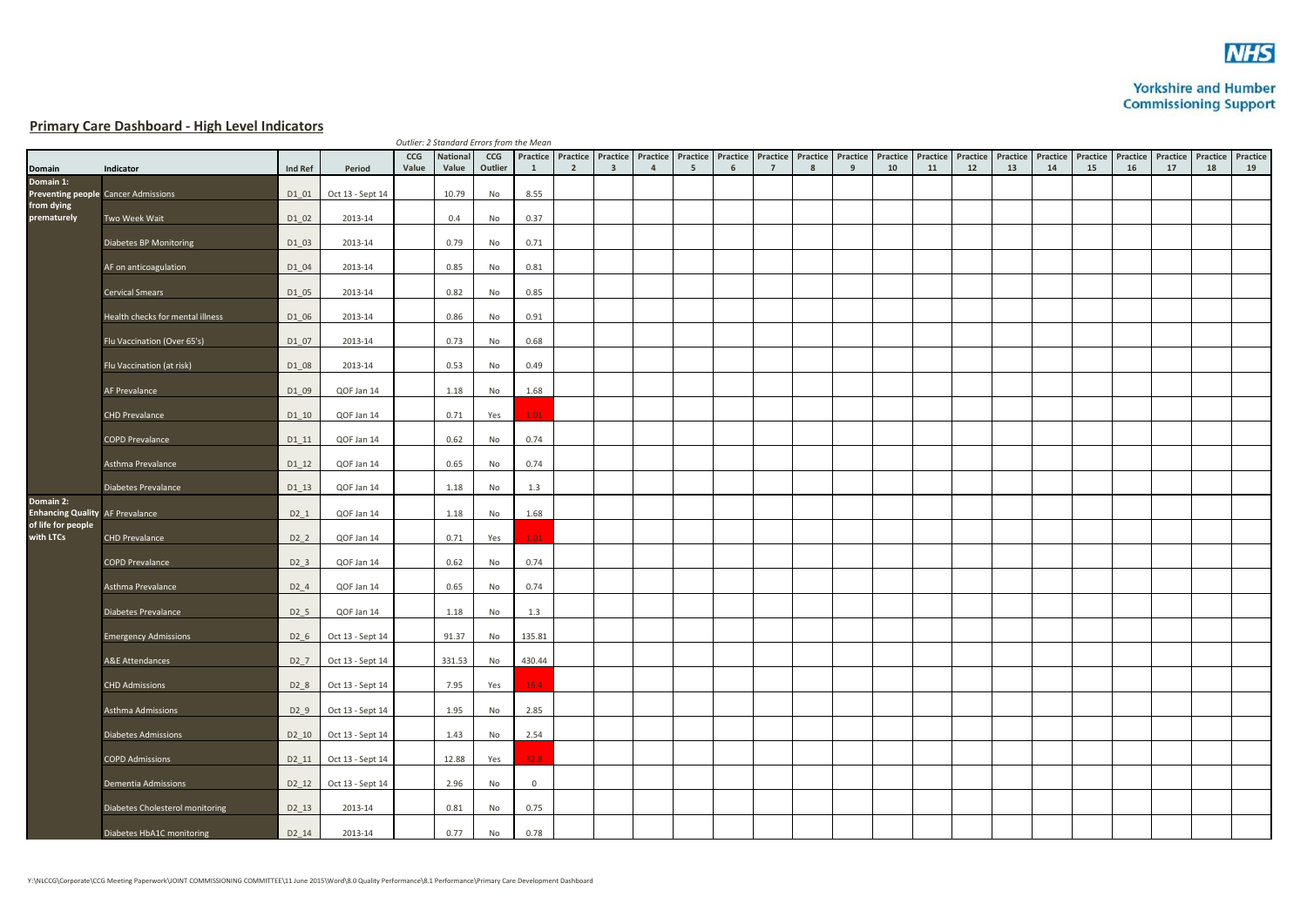

|                                                  |                                             |                   |                             | CCG<br>Value | <b>National</b><br>Value | CCG<br>Outlier |                | Practice Practice Practice<br>$\overline{2}$ |                         | $\overline{4}$ | <b>Practice Practice</b> | Practice | Practice<br>$\overline{7}$ | Practice | Practice<br>9 | <b>Practice Practice</b><br>10 |    | <b>Practice</b><br>12 | Practice | Practice<br>14 | Practice | Practice | Practice<br>17 | Practice<br>18 | Practice |
|--------------------------------------------------|---------------------------------------------|-------------------|-----------------------------|--------------|--------------------------|----------------|----------------|----------------------------------------------|-------------------------|----------------|--------------------------|----------|----------------------------|----------|---------------|--------------------------------|----|-----------------------|----------|----------------|----------|----------|----------------|----------------|----------|
| Domain                                           | Indicator                                   | Ind Ref           | Period                      |              |                          |                | 1              |                                              | $\overline{\mathbf{3}}$ |                | - 5                      | - 6      |                            | -8       |               |                                | 11 |                       | 13       |                | 15       | 16       |                |                | 19       |
|                                                  | CHD Cholesterol monitoring                  | D2 15             | 2013-14                     |              | 0.83                     | No             | 0.78           |                                              |                         |                |                          |          |                            |          |               |                                |    |                       |          |                |          |          |                |                |          |
|                                                  | <b>COPD Diagnosis</b>                       | D2 16             | 2013-14                     |              | 0.90                     | No             | $\overline{1}$ |                                              |                         |                |                          |          |                            |          |               |                                |    |                       |          |                |          |          |                |                |          |
|                                                  |                                             |                   |                             |              |                          |                |                |                                              |                         |                |                          |          |                            |          |               |                                |    |                       |          |                |          |          |                |                |          |
|                                                  | Asthma Diagnosis                            | D2 17             | 2013-14                     |              | 0.89                     | No             | 0.98           |                                              |                         |                |                          |          |                            |          |               |                                |    |                       |          |                |          |          |                |                |          |
|                                                  | <b>Exception Rate</b>                       | D2 18             | 2013-14                     |              | 0.04                     | No             | 0.03           |                                              |                         |                |                          |          |                            |          |               |                                |    |                       |          |                |          |          |                |                |          |
|                                                  | Antidepressants                             | D2 19             | 2013-14                     |              | 1.87                     | No             | 2.22           |                                              |                         |                |                          |          |                            |          |               |                                |    |                       |          |                |          |          |                |                |          |
|                                                  |                                             |                   |                             |              |                          |                |                |                                              |                         |                |                          |          |                            |          |               |                                |    |                       |          |                |          |          |                |                |          |
|                                                  | <b>Insulin Prescribing</b>                  | D2 20             | 2013-14                     |              | 0.82                     | No             | 0.68           |                                              |                         |                |                          |          |                            |          |               |                                |    |                       |          |                |          |          |                |                |          |
|                                                  | <b>Ezetimibe Prescribing</b>                | D <sub>2_21</sub> | 2013-14                     |              | 0.03                     | No             | 0.04           |                                              |                         |                |                          |          |                            |          |               |                                |    |                       |          |                |          |          |                |                |          |
|                                                  | Assessment of Depression Severity           | D2 22             | 2013-14                     |              | 0.89                     | No             | 1              |                                              |                         |                |                          |          |                            |          |               |                                |    |                       |          |                |          |          |                |                |          |
|                                                  | SMI and a BP check                          | D2 23             | 2013-14                     |              | 0.92                     | No             | 0.94           |                                              |                         |                |                          |          |                            |          |               |                                |    |                       |          |                |          |          |                |                |          |
|                                                  |                                             |                   |                             |              |                          |                |                |                                              |                         |                |                          |          |                            |          |               |                                |    |                       |          |                |          |          |                |                |          |
|                                                  | SMI and a Cholesterol Check                 | D2 24             | 2013-14                     |              | 0.81                     | No             | 0.83           |                                              |                         |                |                          |          |                            |          |               |                                |    |                       |          |                |          |          |                |                |          |
|                                                  | SMI and a BM Check                          | D2 25             | 2013-14                     |              | 0.86                     | No             | 0.88           |                                              |                         |                |                          |          |                            |          |               |                                |    |                       |          |                |          |          |                |                |          |
| Domain 3: Helping                                | people to Recover AF on anticoagulation     | D3 01             | 2013-14                     |              | 0.85                     | No             | 0.81           |                                              |                         |                |                          |          |                            |          |               |                                |    |                       |          |                |          |          |                |                |          |
| from Illness or                                  |                                             |                   |                             |              |                          |                |                |                                              |                         |                |                          |          |                            |          |               |                                |    |                       |          |                |          |          |                |                |          |
| <b>Following Injury</b>                          | Flu Vaccination (at risk)                   | D3 02             | 2013-14                     |              | 0.53                     | No             | 0.49           |                                              |                         |                |                          |          |                            |          |               |                                |    |                       |          |                |          |          |                |                |          |
|                                                  | <b>Emergency Admissions</b>                 | D3 03             | Oct 13 - Sept 14            |              | 91.37                    | No             | 135.81         |                                              |                         |                |                          |          |                            |          |               |                                |    |                       |          |                |          |          |                |                |          |
|                                                  | A&E Attendances                             | D3 04             | Oct 13 - Sept 14            |              | 331.53                   | No             | 430.44         |                                              |                         |                |                          |          |                            |          |               |                                |    |                       |          |                |          |          |                |                |          |
|                                                  |                                             |                   |                             |              |                          |                |                |                                              |                         |                |                          |          |                            |          |               |                                |    |                       |          |                |          |          |                |                |          |
|                                                  | <b>ACS Admissions</b>                       | D3 05             | Oct 13 - Sept 14            |              | 15.49                    | Yes            | 35.74          |                                              |                         |                |                          |          |                            |          |               |                                |    |                       |          |                |          |          |                |                |          |
|                                                  | <b>Diabetes Retinal Screening</b>           | D3 06             | 2012-13                     |              | 0.9                      | No             | 0.85           |                                              |                         |                |                          |          |                            |          |               |                                |    |                       |          |                |          |          |                |                |          |
|                                                  | Antibacterial prescribing                   | D3 07             | 2013-14                     |              | 0.31                     | No             | 0.31           |                                              |                         |                |                          |          |                            |          |               |                                |    |                       |          |                |          |          |                |                |          |
| Domain 4:                                        |                                             |                   | Jan-Mar & Jul-              |              |                          |                |                |                                              |                         |                |                          |          |                            |          |               |                                |    |                       |          |                |          |          |                |                |          |
| <b>Ensuring People</b><br><b>Have a Positive</b> | Patient Experience                          | D4 01             | Sept 2014<br>Jan-Mar & Jul- |              | 0.85                     | No             | 0.91           |                                              |                         |                |                          |          |                            |          |               |                                |    |                       |          |                |          |          |                |                |          |
|                                                  | Experience of care Getting through by phone | D4 02             | Sept 2014<br>Jan-Mar & Jul- |              | 0.75                     | No             | 0.91           |                                              |                         |                |                          |          |                            |          |               |                                |    |                       |          |                |          |          |                |                |          |
|                                                  | Making an Appointment                       | D4 03             | Sept 2014                   |              | 0.75                     | No             | 0.89           |                                              |                         |                |                          |          |                            |          |               |                                |    |                       |          |                |          |          |                |                |          |
| Domain 5:                                        |                                             |                   |                             |              |                          |                |                |                                              |                         |                |                          |          |                            |          |               |                                |    |                       |          |                |          |          |                |                |          |
| <b>Treating and</b><br><b>Caring for People</b>  | <b>Cancer Admissions</b>                    | D5 01             | Oct 13 - Sept 14            |              | 10.79                    | No             | 8.55           |                                              |                         |                |                          |          |                            |          |               |                                |    |                       |          |                |          |          |                |                |          |
| in a Safe<br><b>Environment</b>                  | Cephalosporins and Quinolones               | D5 02             | 2013-14                     |              | 0.05                     | No             | 0.06           |                                              |                         |                |                          |          |                            |          |               |                                |    |                       |          |                |          |          |                |                |          |
|                                                  | <b>Hypnotics prescribing</b>                | D5 03             | Oct 13 - June 14            |              | 0.32                     | Yes            | 0.64           |                                              |                         |                |                          |          |                            |          |               |                                |    |                       |          |                |          |          |                |                |          |
|                                                  | <b>NSAIDS</b> prescribing                   | D5 04             | 2013-14                     |              | 0.72                     | Yes            | 0.45           |                                              |                         |                |                          |          |                            |          |               |                                |    |                       |          |                |          |          |                |                |          |

#### **Domain Level Outlier Counrs**

|                                                                      | ccG     |  |  |  |  |  |  |  |  |  | Practice   Practice   Practice   Practice   Practice   Practice   Practice   Practice   Practice   Practice   Practice   Practice   Practice   Practice   Practice   Practice   Practice   Practice   Practice   Practice   Pr |
|----------------------------------------------------------------------|---------|--|--|--|--|--|--|--|--|--|--------------------------------------------------------------------------------------------------------------------------------------------------------------------------------------------------------------------------------|
| <b>Domain</b>                                                        | Outlier |  |  |  |  |  |  |  |  |  |                                                                                                                                                                                                                                |
| Domain 1: Preventing people from dying prematurely                   |         |  |  |  |  |  |  |  |  |  |                                                                                                                                                                                                                                |
| Domain 2: Enhancing Quality of life for people with LTCs             |         |  |  |  |  |  |  |  |  |  |                                                                                                                                                                                                                                |
| Domain 3: Helping people to Recover from Illness or Following Injury |         |  |  |  |  |  |  |  |  |  |                                                                                                                                                                                                                                |
| Domain 4: Ensuring People Have a Positive Experience of care         |         |  |  |  |  |  |  |  |  |  |                                                                                                                                                                                                                                |